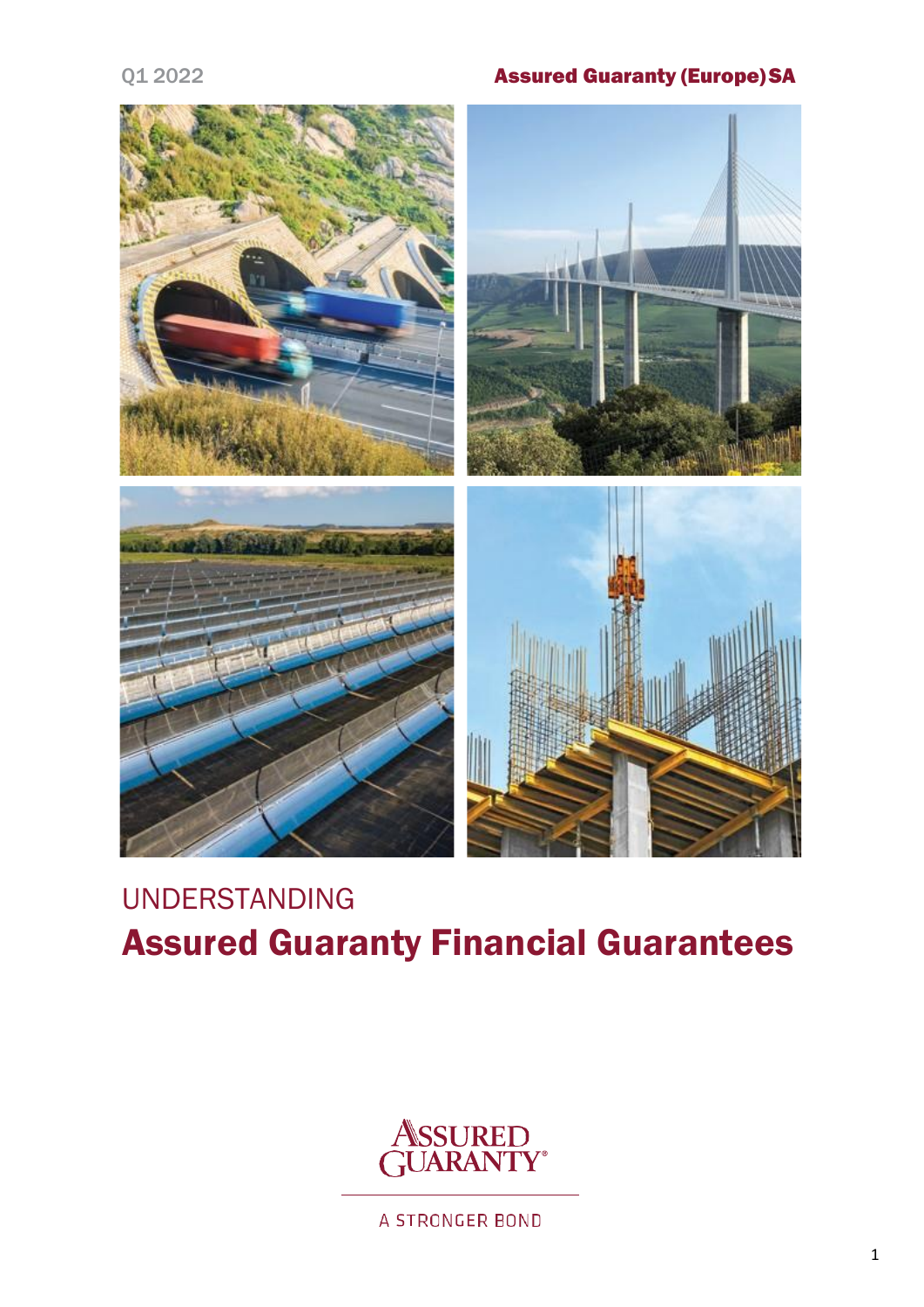*This explanatory note (this "Note") is for informational purposes only. This Note may not and does not constitute (a) an offer to sell or a solicitation of an offer, or an invitation to apply for or to buy any security, insurance product or other product or service (including any financial product) or (b) financial, legal, regulatory, accounting, tax, investment or other professional advice. This Note is not a prospectus, offering material, advertisement or other disclosure document.*

*Neither Assured Guaranty (Europe) SA ("AGE") nor any of its affiliates (collectively, "Assured Guaranty") makes any express or implied representations or warranties with respect to any information contained in this Note. No opinion, counsel or interpretation is intended in matters that require legal, regulatory, accounting, insurance, tax or other similar professional advice. It is assumed that such opinions, counsel or interpretations have been or will be obtained from the appropriate professional sources. A recipient of this Note (or "you") should not and may not rely on any of this Note for any purpose, including without limitation, as the basis for any financial decision. You must obtain your own opinions, counsel and interpretations in matters that require legal, regulatory, accounting, insurance, tax or other professional advice. You are responsible for the interpretation, opinions and conclusions that you or your advisers may form as a result of examining the information contained in this Note. Not all of the products or services described in Note are available in all jurisdictions or to all potential customers or investors. The information in this Note may not address your particular circumstances or requirements.*

*The information in this Note may describe opinions and certain hypothetical scenarios. In such case, those opinions and scenarios are based upon information (and in respect of the financial guarantee based on Assured Guaranty's standard form of financial guarantee) that was available to Assured Guaranty as of the date on the cover page of this material. Assured Guaranty assumes no responsibility to update this Note. It is important to note that the terms of a particular financial guarantee issued by Assured Guaranty in respect of a specific transaction may differ from Assured Guaranty's standard terms and conditions. The financial guarantee issued in respect of a particular transaction will need to be considered by the proposed holder or beneficiary of such guarantee.*

*AGE is governed by the French Insurance Code and controlled by l'Autorité de Contrôle Prudentiel et de Résolution in France.*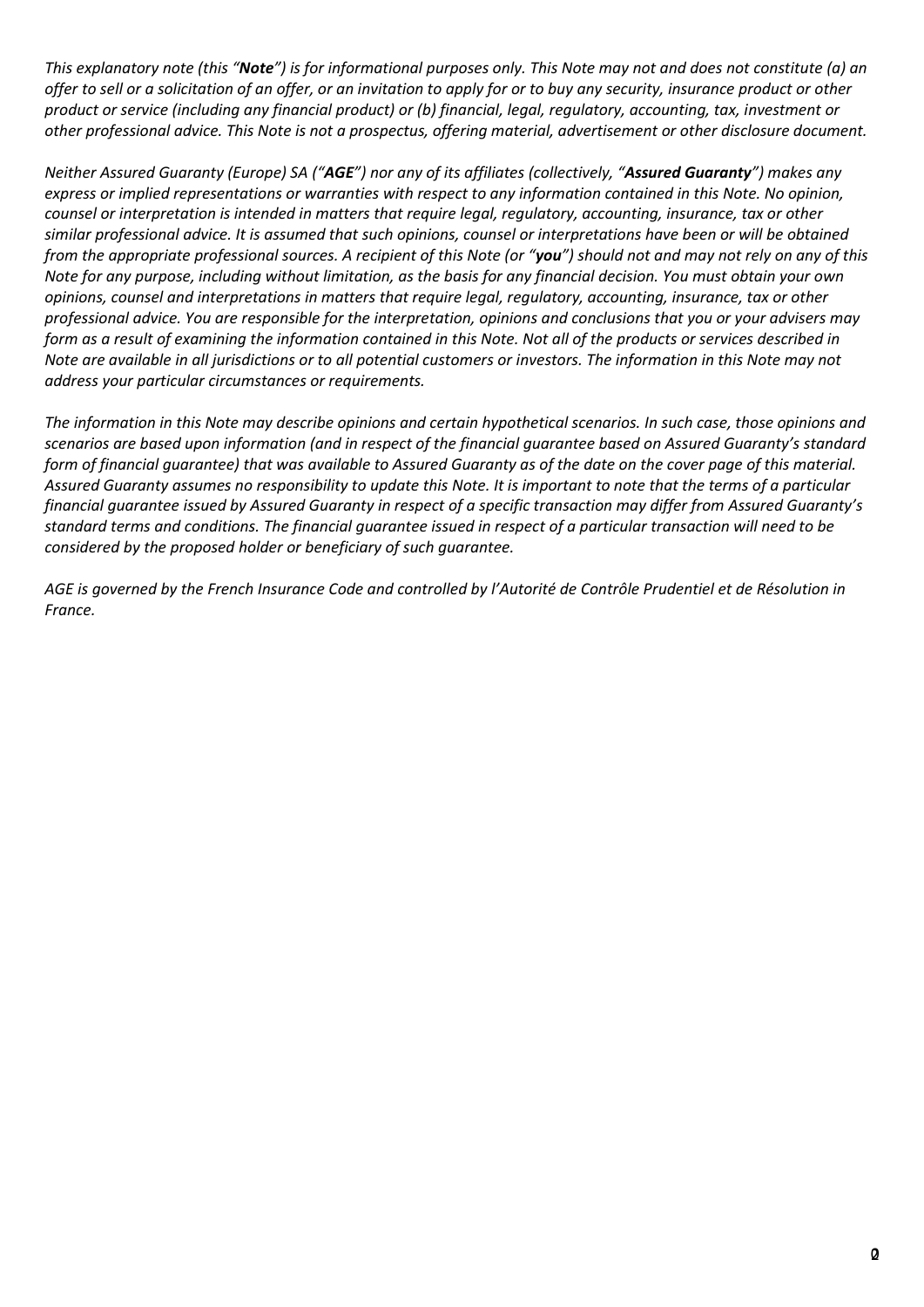**For those unfamiliar with financial guarantees, here are answers to some common questions about the product. In this Note, "Assured Guaranty" refers to Assured Guaranty (Europe) SA (AGE) and its affiliates, and "financial guarantee" refers to a financial guarantee issued by Assured Guaranty in accordance with its standard terms and conditions.**

# **1. What is a "wrap"?**

**AGE** is a **financial guarantee insurance company** whose single line of business is to guarantee debt obligations. The guarantee is often referred to as a "wrap." Beneficiaries of the financial guarantee have recourse to AGE under the terms of the standard form guarantee. The Assured Guaranty standard form guarantee **guarantees timely payment of scheduled principal and interest**, typically on senior debt. The guaranteed debt may be in the form of a **bond or loan**, listed or unlisted.

# **2. What protection does a financial guarantee provide and what are the benefits forbeneficiaries?**

At its most basic, Assured Guaranty's financial guarantee provides credit protection to debt providers (investors in the bonds or banks providing a loan). If the issuer or borrower fails to pay all or part of scheduled principal and interest guaranteed under the financial guarantee, then the beneficiary of the financial guarantee (or 'holder') instead receives timely payment from Assured Guaranty under the terms and conditions of the financial guarantee.

There are a number of other potential benefits to Assured Guaranty's financial guarantee for investors and banks:

- **Regulatory capital savings**  Assured Guaranty providing a financial guarantee may **uplift the rating** of the underlying bond/loan from, typically, the BBB category assigned to infrastructure assets to Assured Guaranty's own ratings, being **AA with S&P** and **AA+ with Kroll**.
- **Expanded universe of potential lenders**  Assured Guaranty's credit protection may enable certain lenders to access asset classes that they would not be able to invest in otherwise (*e.g.,* projects with construction and/or demand risks) and can therefore open up a universe of sponsors to investors and banks and vice versa.
- **Potentially enhanced market liquidity and transferability**  Assured Guaranty believes that the additional security and typical uplift in rating may improve the market liquidity of the debtinstrument.
- **Single point of contact**  Assured Guaranty typically acts as the **controlling creditor** on transactions it insures at issuance ("primary guarantees"), exercising the voting rights in respect of any intercreditor decisions to be made by the investors/banks (other than express entrenched rights) and provides a **single point of contact** for sponsors. Assured Guaranty has a very active and experienced risk monitoring department to administer the decision-making required in respect of transactions.

# **3. What are "primary" and "secondary" financial guarantees?**

Assured Guaranty provides primary and secondary financial guarantees. A primary guarantee usually relates to a new debt issuance, whereas a secondary guarantee is usually applied to an existing transaction with an existing bond or loan outstanding.

An example of when a primary financial guarantee would be given is in respect of the debt issued for a new PPP project or by a utility. In a primary transaction, the beneficiary of the Assured Guaranty financial guarantee would typically be a trustee, holding the financial guarantee for the benefit of a number of bondholders or lenders.

The issuer or borrower will typically pay the financial guarantee fee in a primary transaction as it is part of its cost of funding. The protection that investors derive from the financial guarantee can allow them to offer better pricing to issuers/borrowers than would have been the case without the financial guarantee or, in some cases, can allow them to participate in a transaction that they would otherwise have to decline (for example, if the investor could not take construction risk without the financial guarantee).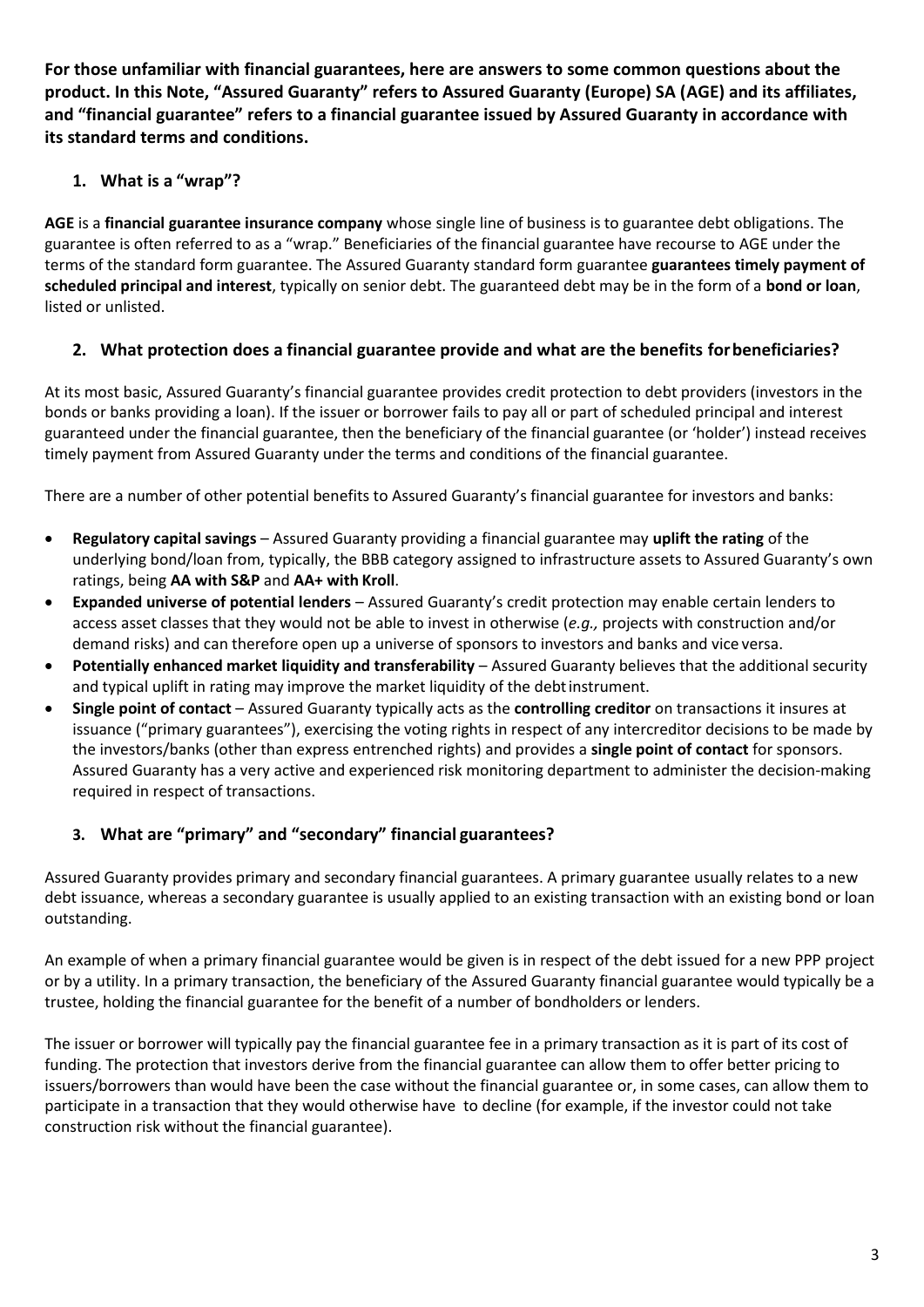The structure diagram below illustrates a transaction with a primary financial guarantee.



An example of when a secondary guarantee would be given is where a lender or investor is seeking credit protection in respect of an existing exposure that the lender or investor has on its books. In a secondary transaction, the ultimate beneficiary of the Assured Guaranty financial guarantee would be the lender or investor itself, and the lender or investor would pay Assured Guaranty's financial guarantee fee, as it is a protection that the bank or investor is buying for itself to mitigate credit risk or to derive regulatory capital savings in respect of those existing exposures, or for other reasons.

In the EU, Assured Guaranty could provide a secondary financial guarantee to an investor or a bank directly or via its Transferrable Custody Receipt programme (see question 29 for more details). In the case of the TCR, the beneficiary of the financial guarantee would be Citibank in London in order to provide a more tradable security for the investor.

In some circumstances, a secondary market financial guarantee can be applied straight after a new (unwrapped) issuance of a bond or loan (*i.e.,* even later the same day).

# **4. Does Assured Guaranty have a direct relationship with theIssuer/Borrower?**

In primary transactions, Assured Guaranty will typically have a direct relationship with the issuer or borrower. In a secondary transaction, Assured Guaranty typically deals with the lender or investor instead and may not have a direct relationship with the issuer or borrower.

# **5. How much does it cost?**

The financial guarantee fee that Assured Guaranty requires in order to guarantee a specific transaction depends on a number of factors, including (a) the asset class (and associated risks), (b) its assessment of the cost of debt savings generated by the financial guarantee (*i.e.,* the difference between the wrapped debt and unwrapped debt coupons) and (c) the capital it needs to set aside against the exposure (which drives our return on equity for the transaction).

Assured Guaranty's fee is expressed as a percentage – *i.e.,* a certain amount of basis points per annum, typically with a portion payable upfront on a present value basis, with the remainder payable over time on interest payment dates.

# **6. Example Financial Guarantees**

Example primary and secondary financial guarantees can be provided on request, but each financial guarantee requires tailoring to the specific circumstances of each transaction.

# **7. Does the wrapped instrument need a separate rating?**

# *Underlying rating*

In order for a transaction to qualify for Assured Guaranty's financial guarantee, the underlying debt needs to have an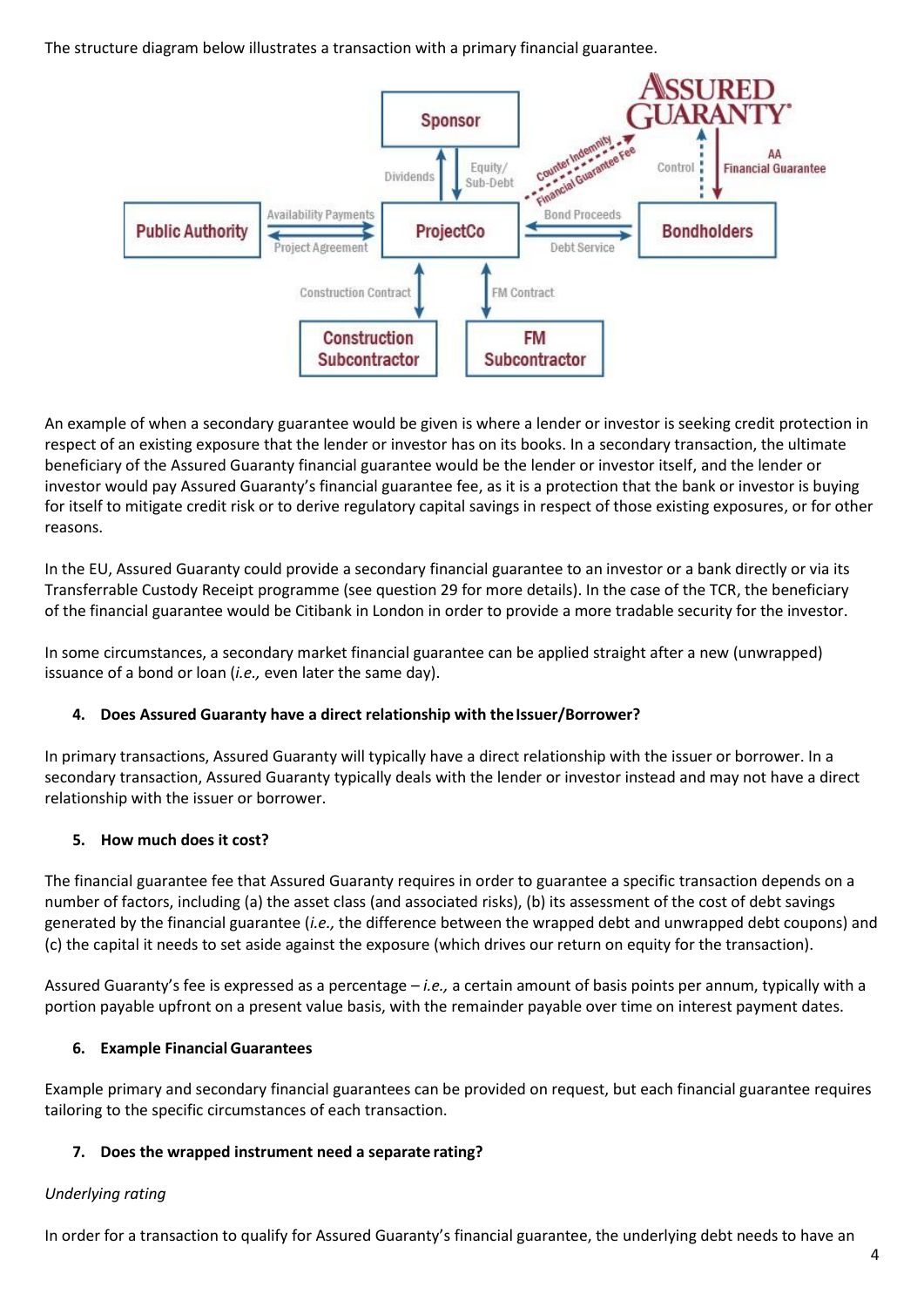investment grade (at least BBB-) underlying rating with S&P. This is because S&P would otherwise apply a very high capital charge for the transaction in its assessment of Assured Guaranty's financial strength and, as a result, the economics of the transaction would likely not work for Assured Guaranty. Such S&P underlying rating can be public or private.

# *Insured rating*

Assured Guaranty would expect that most of the beneficiaries of the financial guarantee would require the underlying debt guaranteed by the Assured Guaranty financial guarantee to have an insured rating from at least S&P. Such insured rating would reflect AGE's own rating (*i.e.,* AA stable with S&P).

All costs associated with the provision of underlying and insured ratings are expected to be borne by the Issuer (or by the beneficiary in the case of secondary financial guarantees).

# **8. How long does credit approval usually take?**

This very much depends on the complexity of the underlying transaction. Typically, AGE has been able to achieve credit approval from around 6-8 weeks of receiving all the relevant information for a new transaction. However, it may be able to achieve this in a shorter time period in the case of a straightforward credit.

# **9. How creditworthy is Assured Guaranty?**

Assured Guaranty is the leading financial guarantee franchise with more than three decades of experience in the municipal, infrastructure and structured finance markets.

Its main financial guarantee entities in the Assured Guaranty Ltd. Group have strong financial strength ratings, as summarised below:

|                      | <b>Assured Guaranty UK</b><br>Limited (AGUK) | <b>Assured Guaranty</b><br>Municipal Corp. (AGM) | <b>Assured Guaranty</b><br>(Europe) SA (AGE)                      | <b>Assured Guaranty Corp.</b><br>(AGC) | <b>Assured Guaranty Re</b><br>Ltd. (Ag Re)                               |
|----------------------|----------------------------------------------|--------------------------------------------------|-------------------------------------------------------------------|----------------------------------------|--------------------------------------------------------------------------|
| Operational<br>Scope | Infrastructure & Public<br>Finance           | Infrastructure & Public<br>Finance               | Infrastructure & Public<br>Finance / Structured<br><b>Finance</b> | Structure Finance                      | Infrastructure & Public<br>Finance / Structured<br>Finance (Reinsurance) |
| S&P                  | AA                                           | AA                                               | AA                                                                | AA                                     | AA                                                                       |
| Moody's              | A <sub>1</sub>                               | A <sub>1</sub>                                   |                                                                   | $\ast$                                 |                                                                          |
| <b>KBRA</b>          | $AA+$                                        | $AA+$                                            | $AA+$                                                             | $AA+$                                  | $\overline{\phantom{a}}$                                                 |

\* AGC requested that Moody's withdraw its financial strength ratings of AGC in January 2017, but Moody's declined that request. Moody's continues to rate AGC.

# As of March 31, 2022, the Assured Guaranty group had:

- \$233 billion in guaranteed net par outstanding (US GAAP basis).
- \$55 billion in global infrastructure and renewable finance and other non-U.S. public finance (US GAAP basis).
- \$11 billion of consolidated claims-paying resources (US statutory basis).<sup>1</sup>

# **10. Is there any potential stigma associated with needing a wrap to raisefunds?**

No, we do not believe so. Assured Guaranty does not provide its financial guarantee to non-creditworthy entities. One benefit to investors of an Assured Guaranty financial guarantee is typically from the reduced capital requirement resulting from the ratings uplift to AA, and not from turning a "bad credit" into a "good credit." The product provides credit enhancement rather than credit substitution. Furthermore, we believe many institutional investors are generally aware of Assured Guaranty's strong credit ethos, which we believe can provide such investors additional comfort that the issuer or borrower is creditworthy in its own right.

<sup>&</sup>lt;sup>1</sup> Aggregate data for insurance subsidiaries within the Assured Guaranty Ltd. (AGL) group. Claims on each insurance subsidiary's guarantees are paid from that subsidiary's separate claims-paying resources. Details in the latest AGL Financial Supplement at [www.assuredguaranty.com/agldata](http://www.assuredguaranty.com/agldata)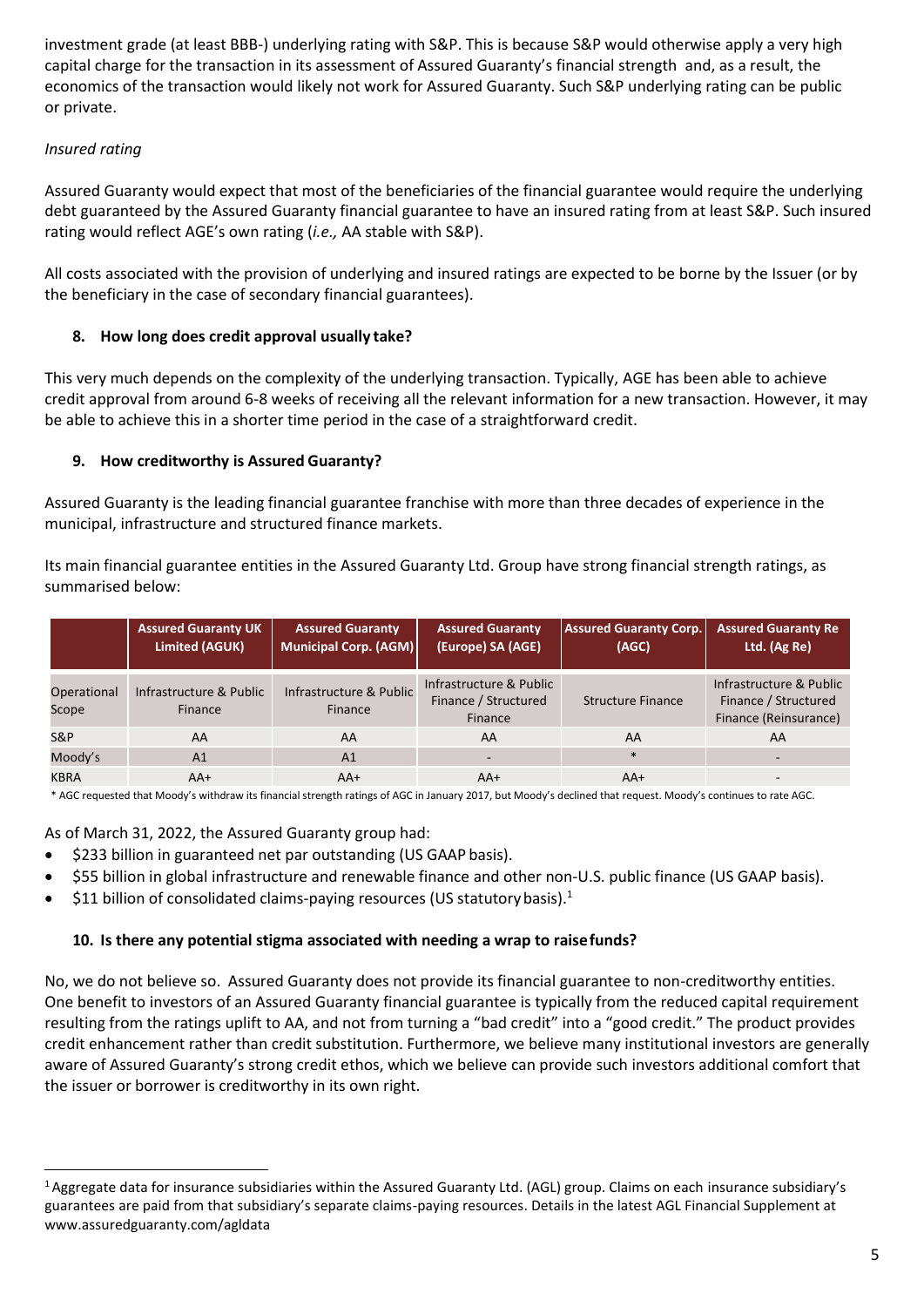# **11. What is it like dealing with Assured Guaranty after the close of the transaction?**

A key advantage of a wrapped bond or loan from the issuer or borrower's perspective is that they generally are required to deal with only one counterparty, rather than a disparate group of investors, for routine consents, waivers and amendments. We believe that Assured Guaranty has an excellent reputation, particularly within the European infrastructure market, for being a responsive, proactive and reasonable counterparty as controlling creditor on transactions.

# **12. What due diligence does Assured Guaranty typically need/conduct? Is it different/more onerous than other lenders?**

When Assured Guaranty issues a financial guarantee, it takes on the credit risk that the underlying investor or lender would have been exposed to if it had not been the beneficiary of the financial guarantee. Therefore, Assured Guaranty undertakes the due diligence on the transaction that any similarly situated lender or investor typically would do. Assured Guaranty wants to understand how the transaction has been structured, the documents and the background circumstances of the project or whole business that it would be exposed to.

Typically, a lead manager leads the process throughout the development of a primary transaction, and Assured Guaranty's comments on the finance and project documents are limited to provisions impacting Assured Guaranty as financial guarantors, the financial guarantees themselves and terms that would be material to any other underlying senior creditor.

# **13. Who educates investors on Assured Guaranty? Does the issuer have to do it for aprimary transaction?**

Assured Guaranty would typically participate in an investor roadshow, but only to discuss matters relating to Assured Guaranty's guarantor financial strength, guarantees and creditor rights.

Assured Guaranty would provide the section of a public offering or disclosure document that sets out Assured Guaranty's certain corporate information and its financial position and the terms of its financial guarantee.

# **14. What is Assured Guaranty's exposure capacity for a newtransaction?**

Assured Guaranty is active in both primary and secondary markets with a typical transaction size ranging from €75m up to €750m. Its financial guarantees can have very long tenors (*e.g.,* Assured Guaranty recently guaranteed debt maturing in 45 years for a student accommodation project in the U.K.).

# **15. What sectors does Assured Guaranty cover/not cover?**

Assured Guaranty's scope is versatile and past projects include the following:

- Roads/Rail
- University Accommodation
- Regulated Utilities
- Hospitals/Healthcare
- Schools
- Social Housing
- Public Buildings
- Prisons
- Ports/Airports
- Solar
- Stadiums.

### **16. Does using a wrap take longer/add execution risk?**

Using a financial guarantee does not typically introduce execution risk. Assured Guaranty can move quickly to execute transactions with its dedicated team of underwriting, credit and legal experts.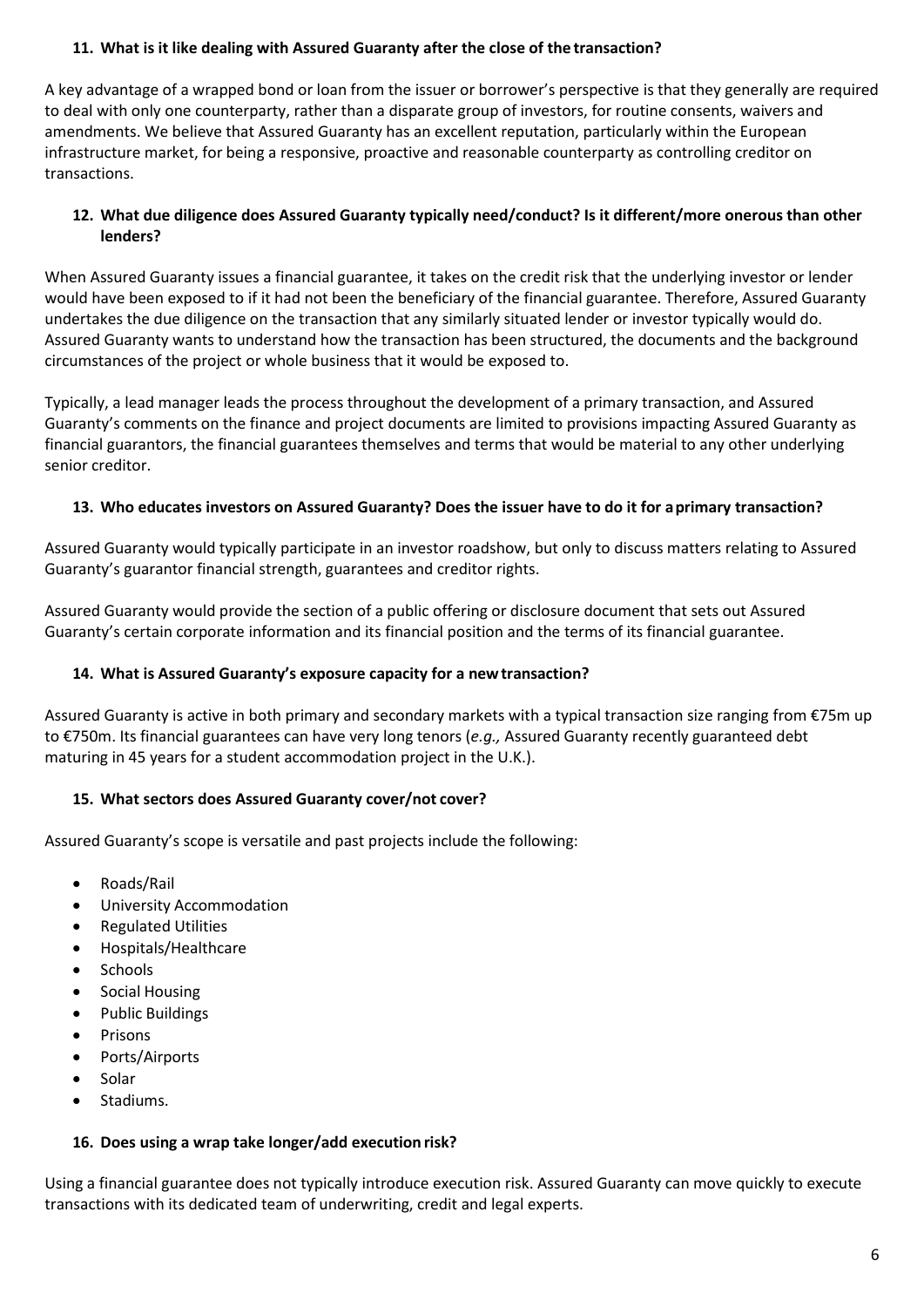All transactions need to have an investment grade (at least BBB-) underlying rating with S&P (public or private rating) to qualify for the financial guarantee, so the execution process will include a timeline for the rating process to be achieved.

# **17. Are there any ancillary costs?**

In a primary transaction, issuers or borrowers typically will pay Assured Guaranty's due diligence costs (*e.g.,* legal fees, cost of technical, insurance, demand adviser) and also the cost of rating the transaction. The bank or investor buying a secondary financial guarantee typically would pay these costs for a secondary transaction.

# **18. What documentation isinvolved and who are the parties? What does each additional document/party do?**

In a primary transaction, the key financial guarantee documents will be (i) the financial guarantee itself, (ii) a reimbursement and indemnity agreement with the issuer or borrower and (iii) a financial guarantee fee letter. The financial guarantee itself exists so that if an issuer or borrower fails to pay scheduled principal and interest on time, then the holder of the financial guarantee, often a trustee or agent in a primary transaction, is able to claim against Assured Guaranty and receive payment from Assured Guaranty in time to make the payment to the holder on the originally scheduled payment date. The reimbursement and indemnity agreement sets out how Assured Guaranty reclaims amounts it has paid out from the issuer or the borrower. The financial guarantee fee letter sets out the agreement on the financial guarantee fee.

The parties to the financial guarantee will be Assured Guaranty and the beneficiary, often a trustee or agent in a primary transaction. The reimbursement and indemnity agreement will be between Assured Guaranty and the issuer or borrower because the issuer or borrower will be obligated to reimburse Assured Guaranty if Assured Guaranty has had to pay following issuer or borrower failure to pay the underlying guaranteed obligations. The fee letter also will be between Assured Guaranty and the issuer or borrower because the issuer or borrower will pay the financial guarantee fee.

In a secondary transaction, the key documents will be either (i) a secondary financial guarantee in favour of the investor or bank and (ii) the financial guarantee fee letter with the investor or bank or the TCR documents – please see question 29 for more details on the TCR.

# **19. Will there be additional parties versus a standard DCM/loantransaction?**

The only additional party will be Assured Guaranty as the financial guarantor.

# **20. Can we use existing program documentation? NPA, EMTN, etc.?**

Amendments will be necessary to bring Assured Guaranty into the transaction, but Assured Guaranty can work with an issuer/borrower's own base documents.

# **21. Can we use a loan format?**

Yes.

# **22. Does Assured Guaranty need covenants?**

Assured Guaranty typically does not require a materially different covenant package from that required by any other similarly situated senior creditors.

# **23. Is there any change to roles that exist in an unwrappedtransaction?**

Not usually.

### **24. How is interest withholding tax dealt with?**

Assured Guaranty believes that whether or not interest withholding tax is payable depends on the structuring of the underlying deal and is not attracted simply by introducing a financial guarantee into the transaction. This is a matter for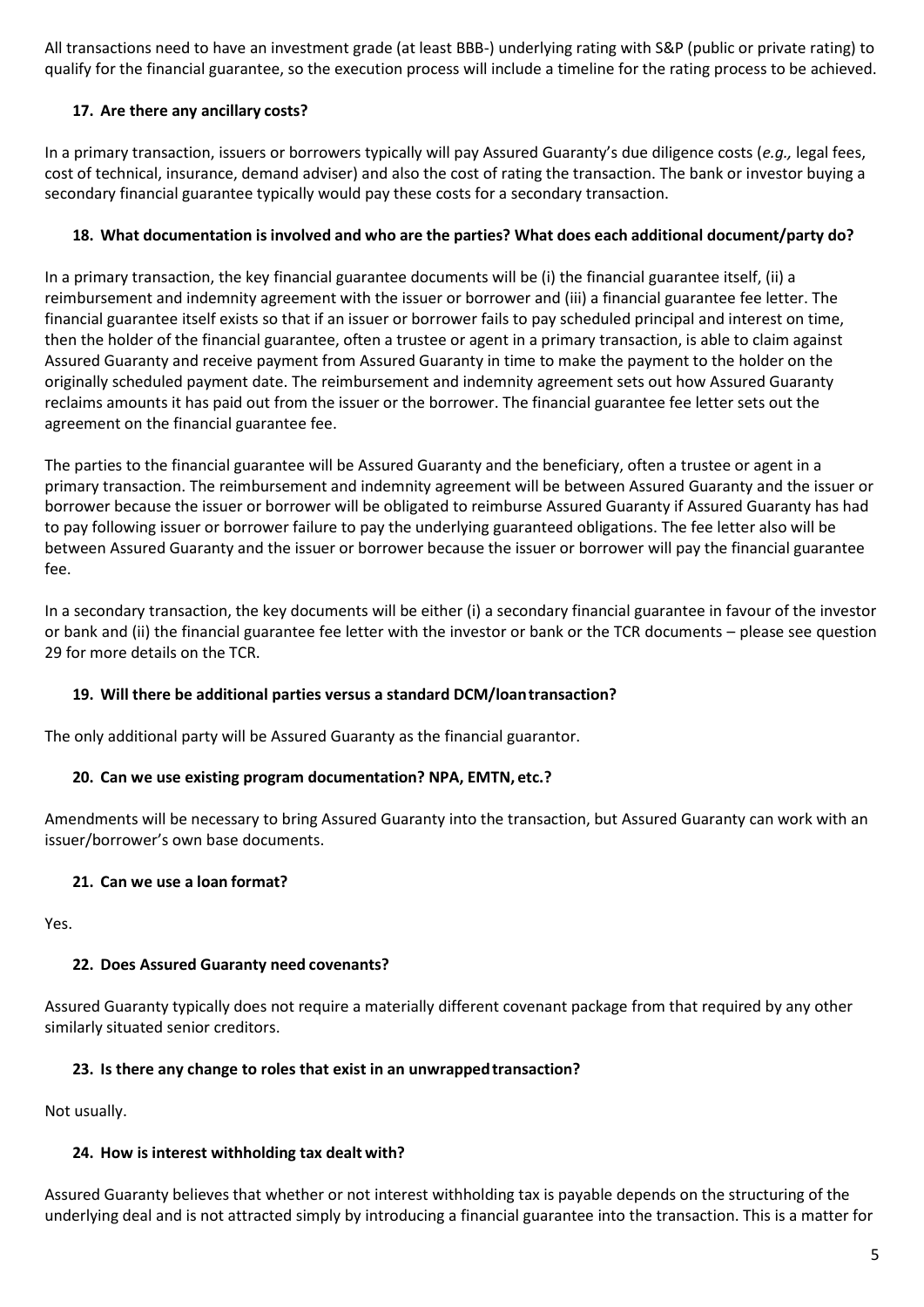issuers and arrangers to consider with their tax advisers, but Assured Guaranty's understanding is that these parties will typically seek to ensure that the debt on offer is offered to the market in a way that would mean that the transaction would be exempt from withholding tax. Assured Guaranty does not cover taxes as part of its financial guarantee coverage. Assured Guaranty does not provide tax advice, and the parties are urged to consult with their own tax advisers regarding their specific situation.

# 25. Does the underlying instrument need to be: listed, in physical form, or set up in a clearing system?

Assured Guaranty does not require the underlying instrument to be listed or cleared or in physical form. For example, Assured Guaranty has wrapped registered bonds in the past.

# 26. What rights does Assured Guaranty have? Does it vote? Receive reports? How does it decide how to vote?

Assured Guaranty's funding solution typically provides a single point of contact (Assured Guaranty in its capacity as controlling creditor), with decision-making authority over a range of activities that could impact the underlying risk of the project.

This means that Assured Guaranty takes over the voting rights of the underlying investors or lenders and will therefore vote and receive reports and any other rights given to senior creditors in the transaction, but no more than any other lender or investor. Such decision-making authority is typically subject to a standard set of entrenched rights, retained by investors or lenders as applicable.

Assured Guaranty will decide how to vote depending on the prevailing circumstances of the project or business and the nature of the request that is being made at the time. It will do so on its own, based on its own interests as guarantor, without recourse to underlying investors or lenders as applicable.

# **27. If Assured Guaranty gets to vote for wrapped investors, how does that fit in with any existing creditor arrangements?**

The existing intercreditor arrangements (if any) typically will not be disturbed. Assured Guaranty takes over the voting rights of any investors or lenders who are beneficiaries of its financial guarantee.

# **28. What happens if Assured Guaranty doesn't vote?**

Assured Guaranty will typically vote on any matters that it is entitled to vote on, as it has a dedicated staff monitoring transactions that are subject to its outstanding financial guarantees and, as guarantor, has an underlying interest in the repayment by the issuer or the Borrower and in the transaction succeeding. The underlying transaction documents contain voting procedures that govern what happens should Assured Guaranty (exceptionally) not vote, so the consequences would vary from transaction to transaction.

# **29. What is a TCR? How does it work, who is involved, why is itdifferent?**

Assured Guaranty can provide insurance to investors/banks on bonds/loans that they have already purchased in the primary market through a repackaging structure, which it refers to as a Transferable Custody Receipt (TCR) programme. This structure works as follows:

- The investor/bank transfers (deposits) the underlying securities (typically rated in the BBB category) to a custodian, Citibank London, which holds the bond in a custody account.
- Immediately following such transfer, Assured Guaranty UK Limited (**AGUK**) and Assured Guaranty Municipal Corp. (**AGM**) each issue a financial guarantee to the custodian bank covering their respective portion (based on the co-insurance structure) of the timely payment of principal and interest on the underlying bond orloan.
- Upon receipt of both the underlying bond or loan and the financial guarantees, the custodian bank issues a TCR to the investor/bank. The TCR is a separate transferrable instrument, which bears the rating of AGUK and AGM (AA from S&P)